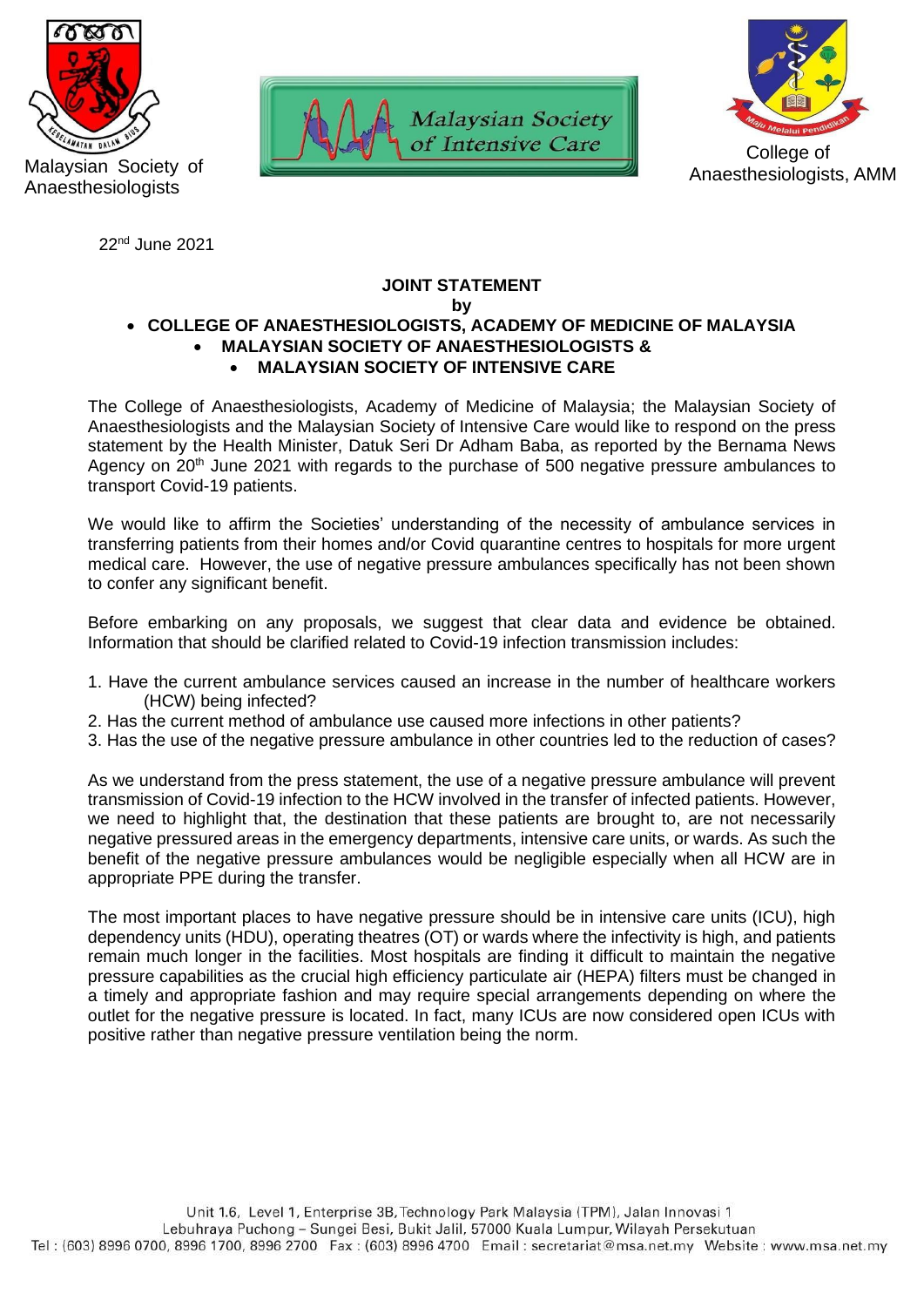Based on the Interim Recommendations for Emergency Medical Services Systems and 911 Public Safety Answering Points/Emergency Communication Centres First Responders in the United States during the Coronavirus Disease (COVID-19) Pandemic by the Centre for Disease Control and Prevention, the measures suggested for transportation of Covid-19 patients include:

- a. All personnel should use appropriate Personal Protective Equipment.
- b. The patient should be kept separated from others like the drivers, as much as possible.
- c. Family members and other contacts should not ride in the transport vehicle.
- d. Utilise air conditioning units on non-recirculating settings.
- e. Use of exhaust fans to maximise air changes in both the driver and patient compartments of the ambulance.

To date, the role of negative pressure ambulances has not been mentioned in any recommendations or guidelines that we have come across. However, we note a publication from Hubei, China reported the availability of negative pressure ambulances corresponded to the decline in Covid-19 cases in Hubei province. Nevertheless, we believe there are various factors responsible in the successful containment of the Covid-19 cases in Hubei province, and not just the use of negative pressure ambulances.

At this point in time, our three Societies jointly believe that these ambulances are of no benefit in managing Covid-19 cases. We urge that future proposal(s) that is/are being evaluated must be evidence based. Without the evidence, there will be no clear goals and the outcome of care will not be improved despite the amount of money spent. The key word is improving outcome while spending prudently. Negative pressure ambulance **DOES NOT IMPROVE OUTCOME** nor help improve the Covid-19 situation with large monetary consequences.

Apart from the cost of a negative pressure ambulance, which is estimated to be between RM500,000 to RM600,000, there are also costs incurred with regular maintenance of the HEPA filters. The expenditure to change the HEPA filters is anticipated to be about RM3,000 to RM5,000 per ambulance per month. Furthermore, the worst-case scenario is to have these ambulances suboptimally or underperforming due to lack of funds to maintain them.

One immediate solution, to help mitigate the lack of ambulances availability, is to involve the many private ambulances and NGOs with ambulance services that can assist these transfers for a fee, thus alleviating the burden of the Ministry of Health ambulance services. The HCWs participating must be in relevant PPEs and vaccinated to reduce the risk of transmission.

At present, to ease the load and stress experienced by our front liners, who have been managing this pandemic now into the second year, is to increase the numbers of HCWs thus allowing intermittent reprieve from Covid-19 duties. Our Societies recommend the immediate recruitment of junior doctors and nurses who have just graduated as well as converting all contract posts to permanent posts. Any surplus budget would best be spent investing in our young doctors and nurses. They have been and will be our last line of defence so that the care of the Covid-19 patients can be continued optimally.